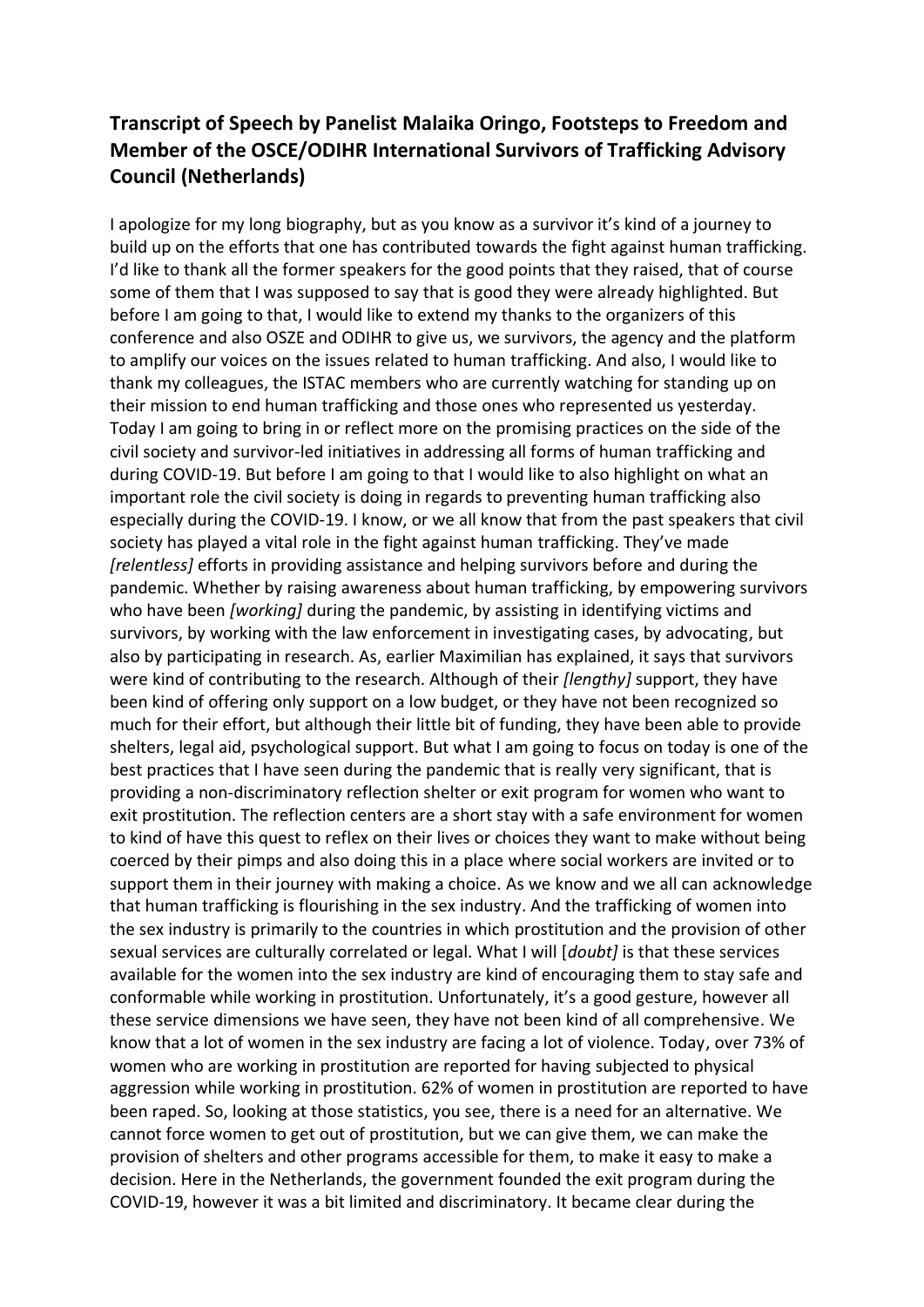COVID-19 when the red light district was closed that a lot of women did not fit in these criteria of the government grant. It brought a lot of chaos, that women became homeless with no income. What was kind of the criteria to get the grant for the women was that the women should have been registered as freelancers, sex workers… they should have a social number. Already this categorizing, or putting condition on the support, made it… eliminated a lot of women, especially migrant sex workers, non-documented sex workers, also women who are under control of their pimps. It was very difficult for them to access these services. Hence, the availability of this non-discriminatory reflection was very vital in this point because a lot of women did not fit in the government effort. But then the NGOs came up with these reflection shelters. Unfortunately, they were too crowded, they did not have enough funding to kind of accommodate the number of women that needed this support. I want to reflect on a story of one of the women I have been working with before and during the pandemic. Part of my work is to work as a mentor, be a mentor with women working in the red-light district. With my work I meet a lot of women from different walks of life and we kind of share – since I am a survivor of human trafficking, or sex trafficking – I share my journey with them to give them a glimpse of hope that if they get the right support, if they make the right choice, there is this light at the end of the tunnel. There is this interesting lady, Brazilian lady from Colombia, she went into prostitution when she was 13. And when I met her she was already 45, so you can imagine how many years she was bonded in prostitution. She shared her journey with me on how she has been sold across Europe from one pimp to another, but the minute she got her freedom, she went to register as a freelancer sex worker, because to her that was freedom. Unfortunately, she was too broken to be free. She was already a drug addict and also addicted to alcohol, that it was very difficult for her even to generate income from the sex service. As we know, actually even where I live it's kind of cheaper for a sex worker to pay rent for a window, is between 60 to 80 Euros to some cities where it's 100 or 100+. So, it had to take her to have 4 clients a day just to pay rent. But some seasons were so bad that she ended up to be indebted with the brothel owner. Kind of the brothel owner became the pimp, because she was so indebted that she had to pay the money back. But unfortunately, the things became so bad that she wanted to step out. Why I am reading the story out – she did not fit in the criteria for the government to take her in because she did not pay taxes for the last 5 years and she did not pay insurance. And one of these criteria is, you need to have them in order to come into the government shelters. What I experienced was watching this woman coming into our drop-in center speaking on her terms that: I think, I am tired, I need to step out… She had to sort her thoughts, and there was no kind of in-between support that fits her kind of situation. Of course, after a long time of struggling, the reflection shelters came up and they took her in. But one thing that came apparent to me was that when I was working with these women, I realized that you need to step away from danger for you to understand how dangerous the situation is. It's only that you are not in this small window, that you are in a different environment that you can be able to reflect and make other choices. And if the only provision of government shelters have so many conditions, it limits a lot of women who might use these services. My colleagues have mentioned about second-generation support. One of the reasons why, the lady I was speaking about was really stuck in for a really time although she wanted to step out was that the daughter was in the university. She was almost getting into the university and she really wanted the daughter to graduate. So, she kept in the prostitution because she wanted to see the daughter graduate so that she can step out. Unfortunately, the season got so bad and I realized that the daughter joined her to work in prostitution. When I met her I was so heartbroken because she says "I am here for a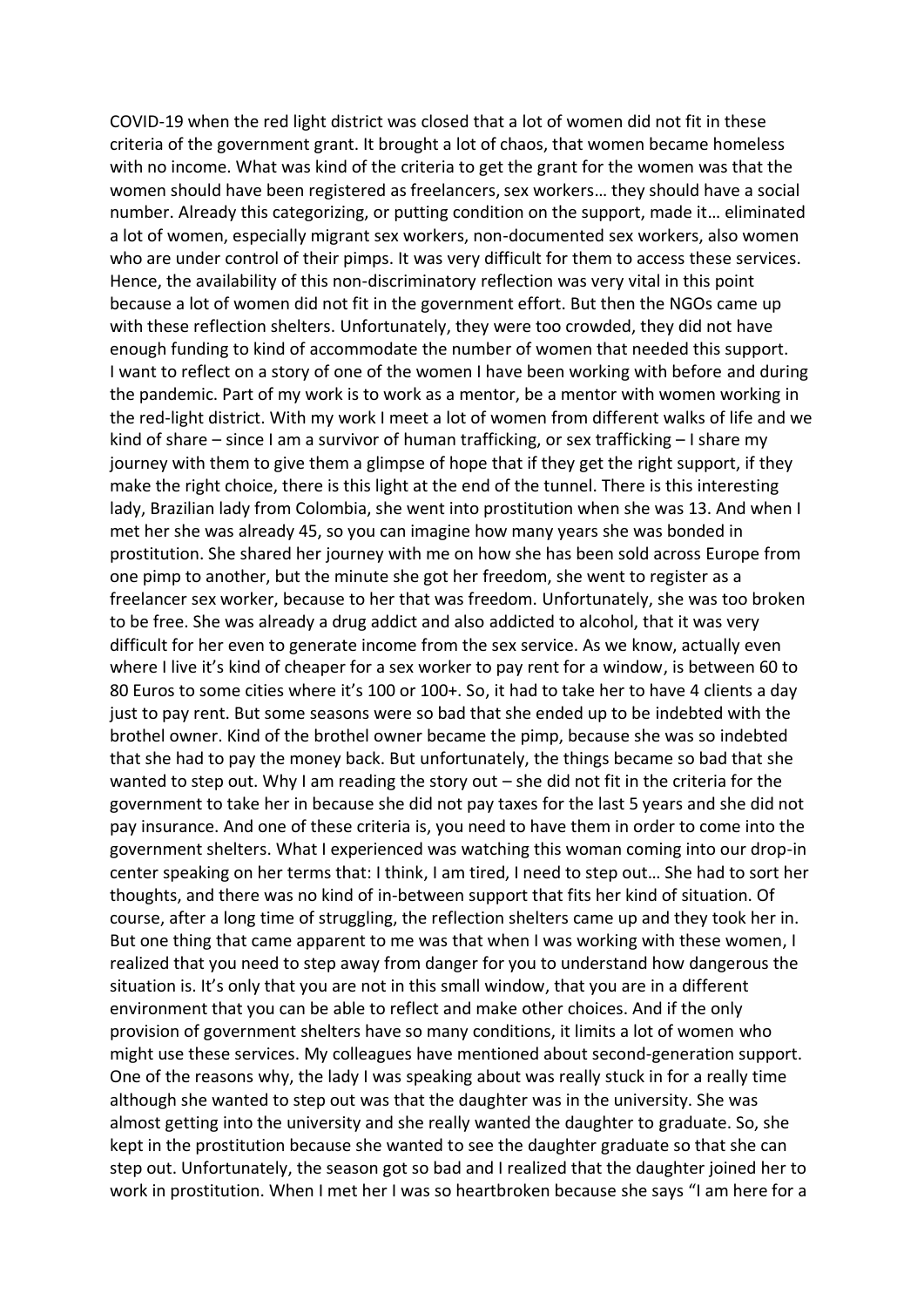season of work, I am going to work for 6 months and then I am going to be able to raise the money because my mom cannot raise money anymore, to go back to school". Two years later she is still stuck, she never went back. Because once you enter it's very difficult to get out. So, second-generation support is really important. Helping these women who are having children. To help them not only to prevent this intergeneration vulnerability to prostitution, but also to kind of lessen the burden that pushes them into prostitution.

There is another good practice I want to heap on; is to create a safe space for survivors that are undocumented. These are for [*foreign]* victims. When all the efforts came up, they were really focusing on nationals or women who have got social number or for women who have gotten in the system. But then the biggest crisis fell on the many undocumented migrant survivors. All attention was driven to the women who were working in the brothels. Actually, they were exposed to gender-based violence and at the same time they went on the ground and were going to do illegal prostitution. So, creating a safe space where survivors could meet, discuss issues, support themselves, especially mentoring, share coping strategies is very significant.

But before I step out, I want to mention also about one of the stakeholders that needs to be acknowledged that are survivor-led initiatives. Because they are vital in leading solutions, because they know first-hand what survivors need and actually, their passion that led them into being part of the movement is now to make sure that all other survivors have their right services and the resources that they need.

I'll share a proverb that is:

"Until the lions have their own historian, the history of the hunt will always glorify the hunter."

That is Chinua Achebe, an African poet. That poem resonated with me so much with the idea of survivor-led initiative. If we do not include or work with survivors, their narrative or their needs are misrepresented. So, even in the situation of COVID, it was very imperative to work with survivors, who have not only stepped out of prostitution or different other forms of prostitution to be part of the exit programs because they really understand what other survivors need. And also, without the survivor narrative or input we would not know if our shelters and services are called the standards and *[excellents]* that are culturally-competent and trauma-informed. With this having been said, it's quite clear that survivors are the most significant stakeholders in the fight against human trafficking. They are the engine behind the right intervention, the right policies. I want to highlight a few organizations that are survivor-led, they are doing a great job:

The Survivor Alliance that is uniting and empowering survivors to take the frontline. The National Survivor Network in Cameroon, they use the empowerment model to break the cycle of human trafficking.

Of course, Footprints to Freedom, the foundation that I lead, they give survivors the agency, the voice and also the skills they need to impact and also make a difference.

As a survivor myself, I think there is nothing that is a greater burden than a victim carrying the untold story inside them. And a lot of survivors don't get the right stage to share that story. So, survivors need not only survivor-led organizations, but they need the stage and inclusion from different organizations to support their voices so that they can amplify their needs. I want to shout out or highlight one of our members from ISTAC; Kendall [Alaimo] started a project to create seats for survivors of human trafficking in the universities. Because, of course, education is freedom. Most survivors do not get the chance to get to go to school because they are busy surviving. And there are not so many scholarships that support these survivors. And if we want to engage survivors, we want to have the intention,